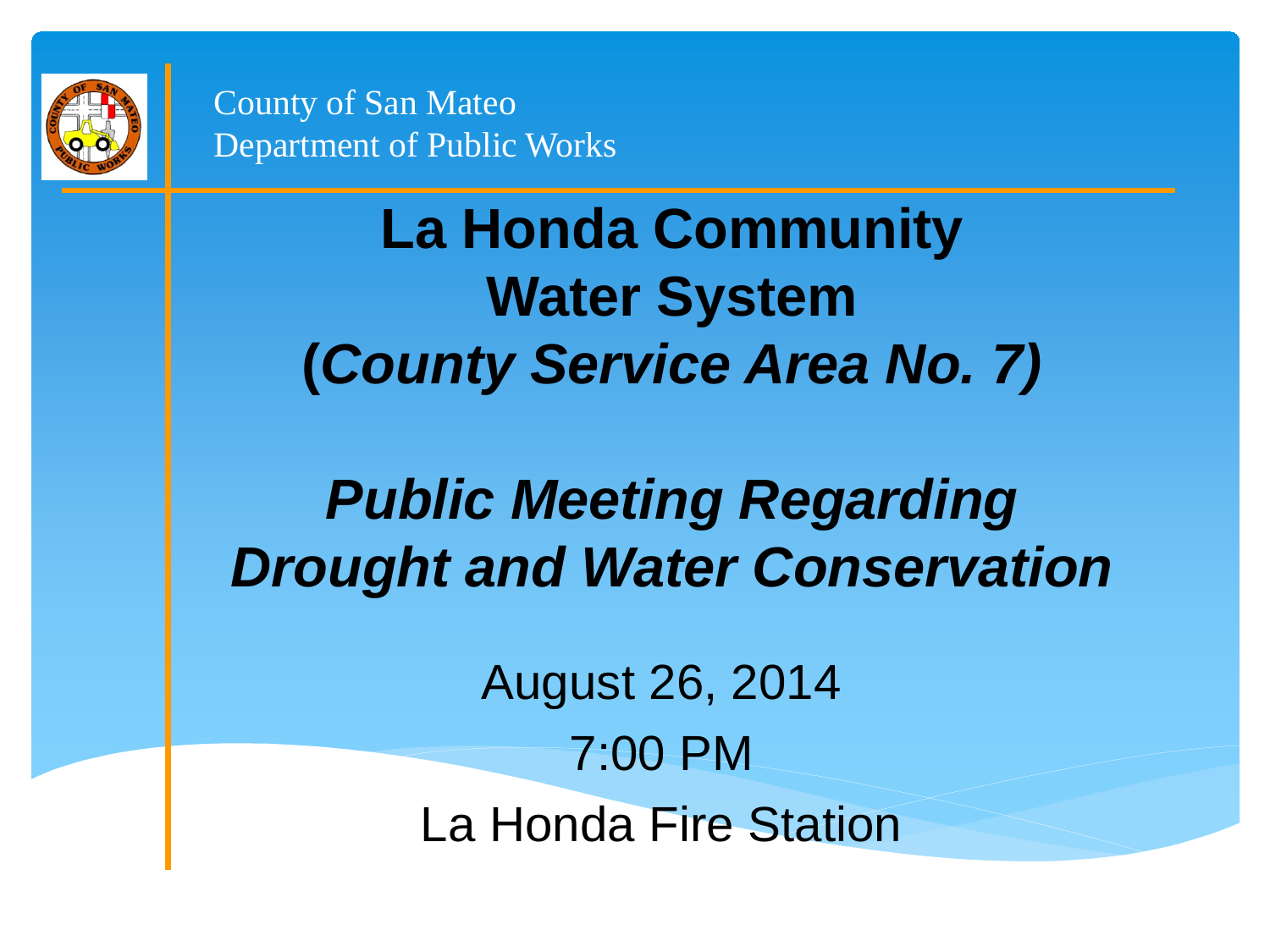

## Agenda

- 1. Overview of CSA 7 Water System
- 2. CSA 7 Structure
- 3. Impact of Drought
- 4. Financial Impact of Hauling Water
- 5. State Adopted Regulations Water **Conservation**
- 6. Questions and Comments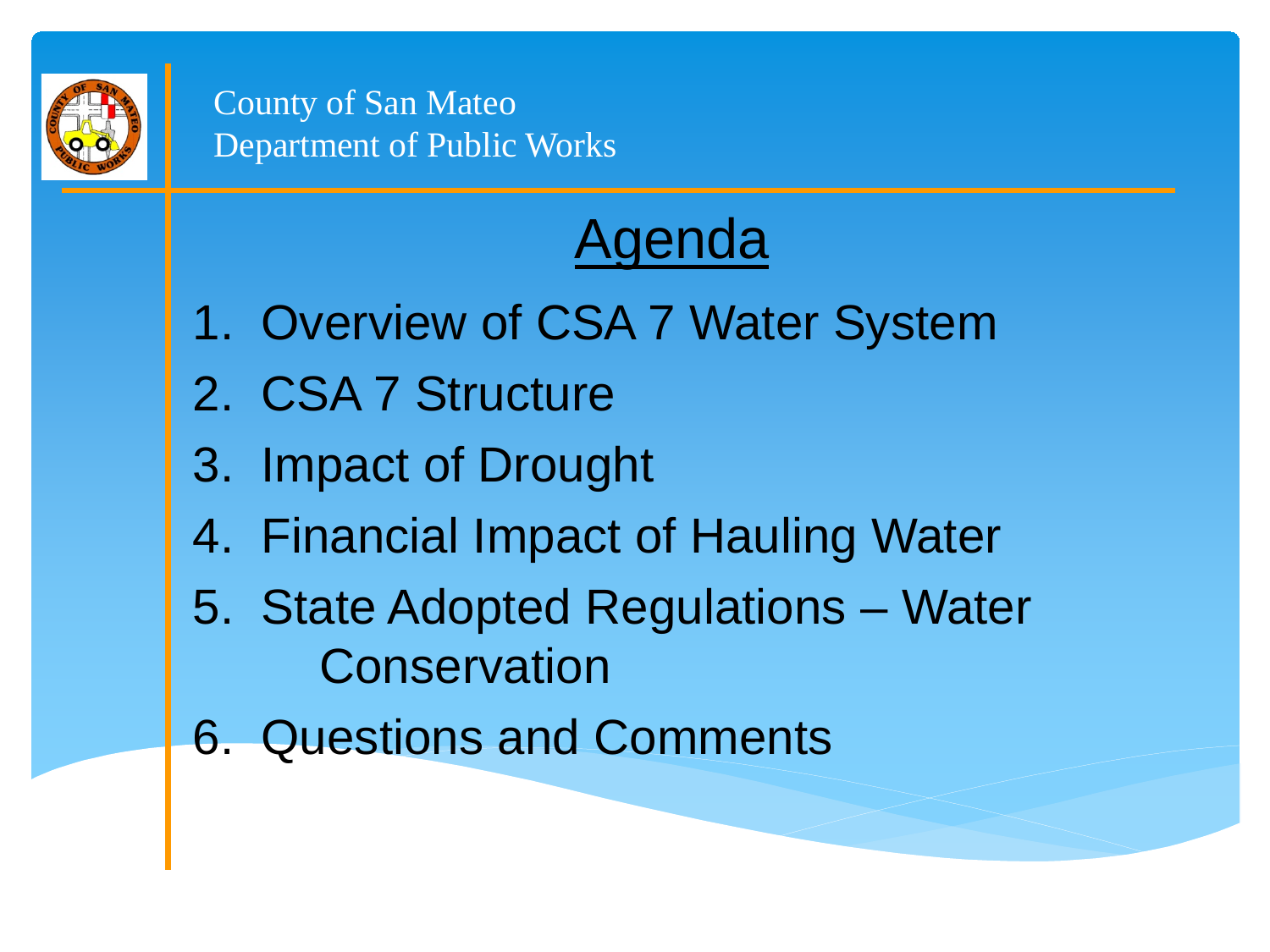

#### **▶ CSA 7 Service Area and Boundaries:**

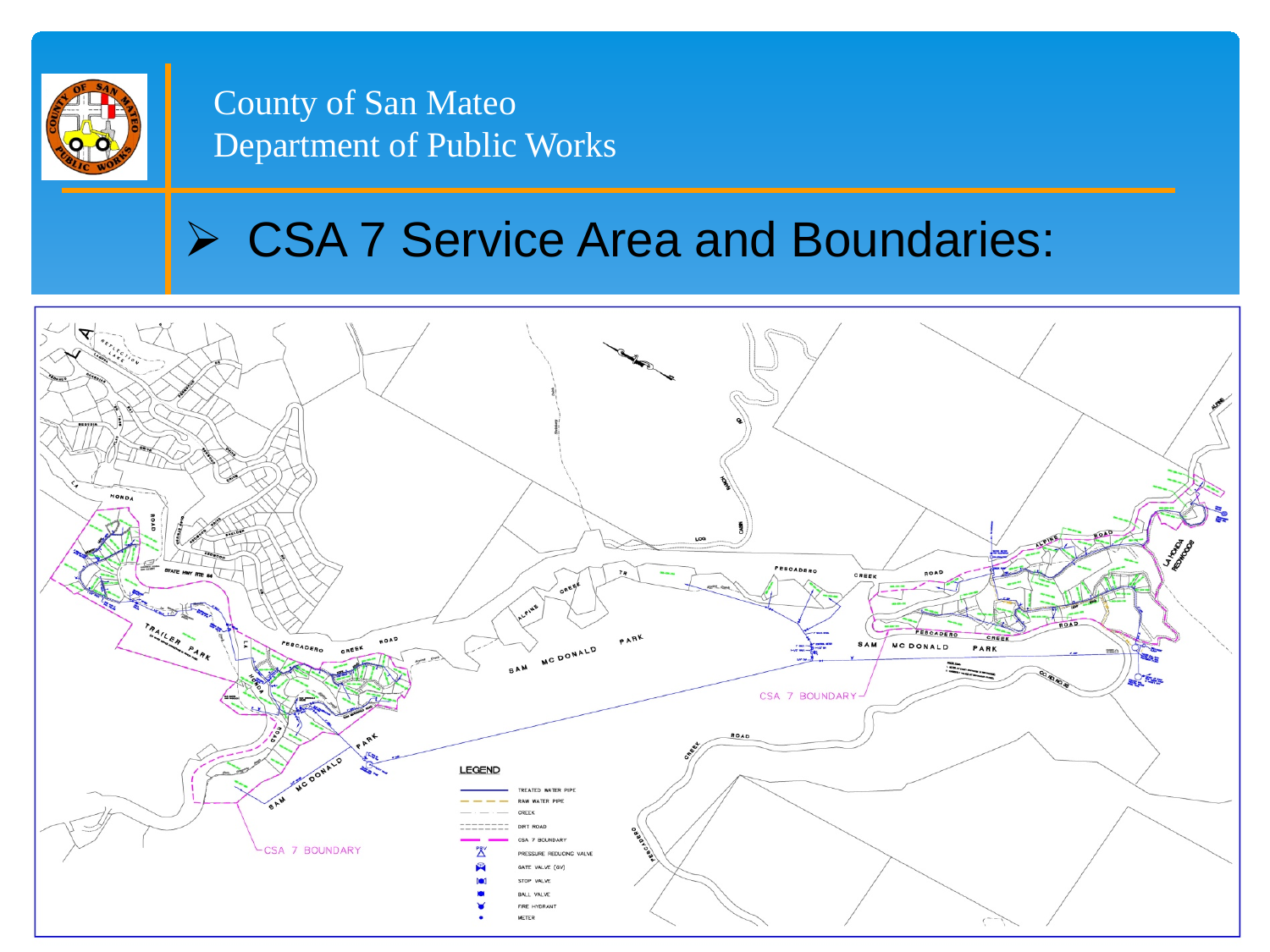

## 1. Overview of CSA 7 Water System

#### **≻ CSA 7 provides water to:**

- 69 residential customers (billing accounts) within CSA 7 boundaries (75% Usage – 6 year average)
- Sam McDonald Park (5% Usage)
- Camp Glenwood Boys Ranch (20% Usage)
- Source of revenue:
	- Meter service and water usage charges to residential customers
- Camp Glenwood shares 50% of treatment plant operation & water supply source related costs
- Sam McDonald Park allowed placement of transmission lines through park property and provides staff to assist water main repairs when needed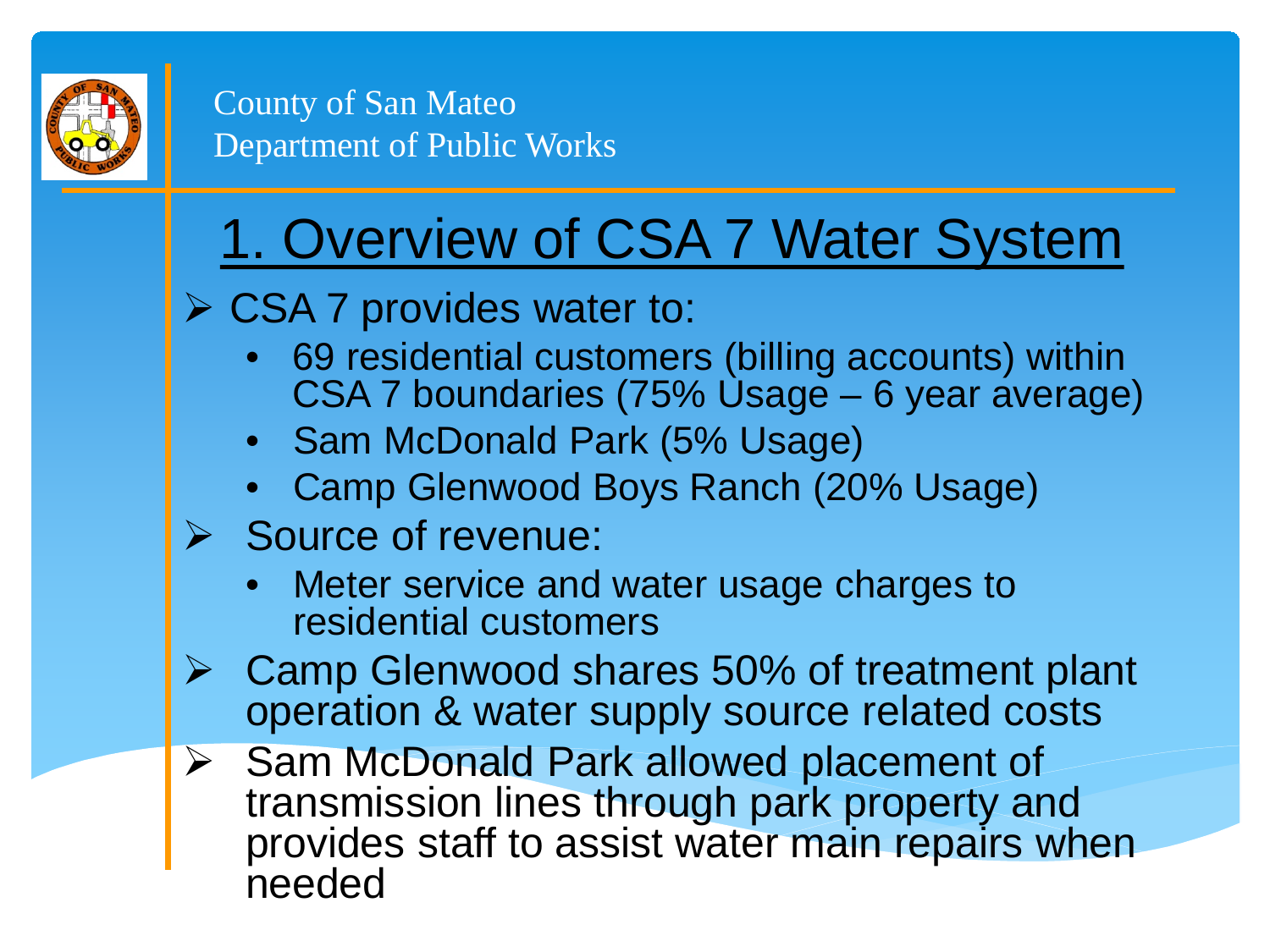

## 1. Overview of CSA 7 Water System

#### $\triangleright$  Facilities:

- Intake pump at Alpine Creek water source vulnerable to weather conditions and contamination
- Water Treatment Plant (WTP)
- 70,000 gallon raw water storage tank (approx. 4 days of water supply)
- 500,000 gallon treated water storage tank (approx. 30 days of water supply)
- 13,000 feet of distribution pipe system (1-4 inches in diameter)
- Pipe Material: Asbestos cement, galvanized, plastic
- Service laterals and meter boxes
- Wharf hydrants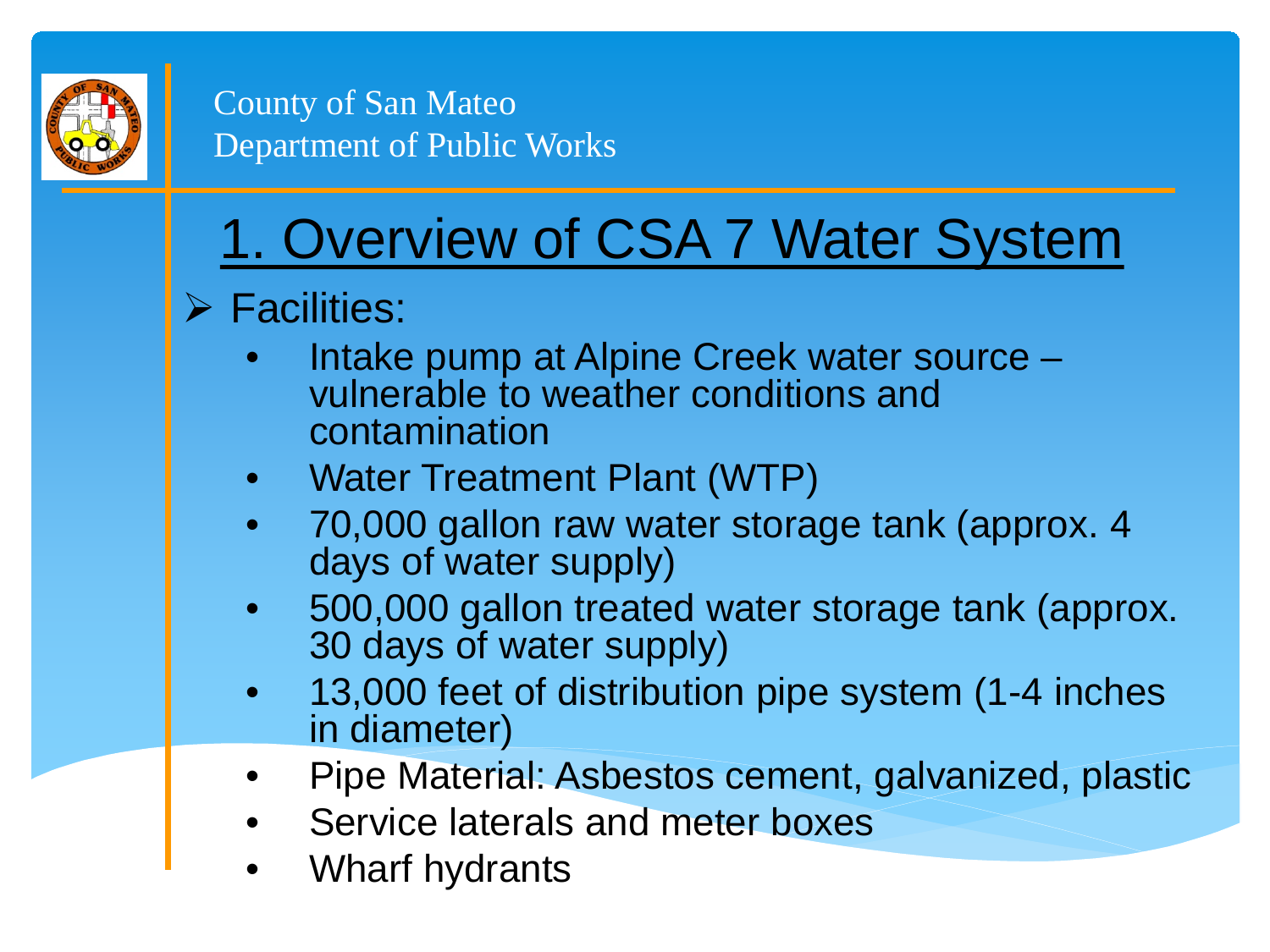#### Water System Facts:



#### **CSA 7 Water System Schematic**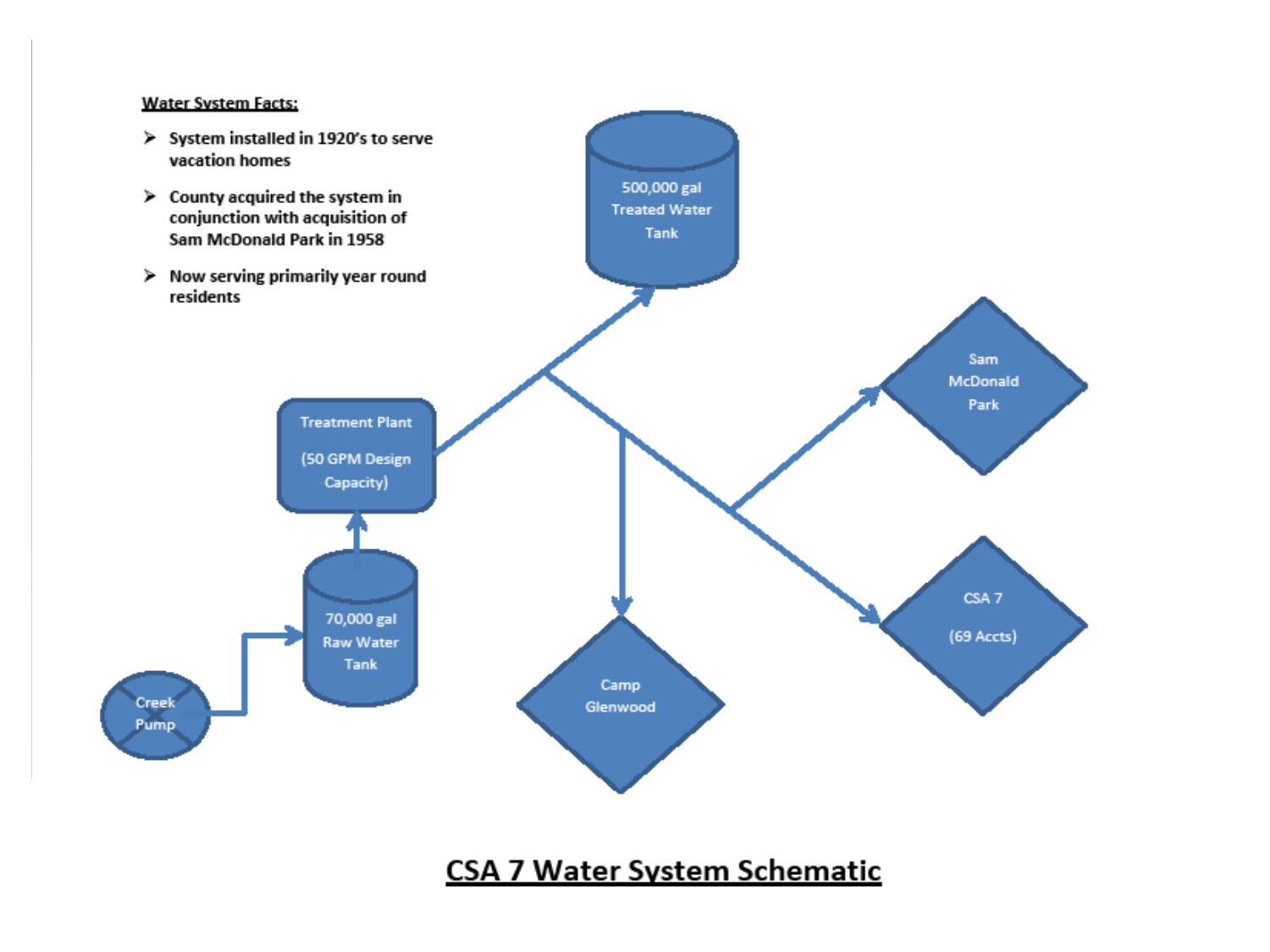

#### Water Quality and Operations Standards

- $\triangleright$  Permit for diversion and use of water
	- Issued by the California Dept. of Water Resources Control Board
	- **-** Maximum permitted diversion rate from Alpine Creek is approx. 15 gallons per minute or 22,600 gal/day
- **▶ Domestic Water Supply Permit** 
	- Current permit was issued by the California Dept. of Public Health in 2013
	- To be renewed every 10 years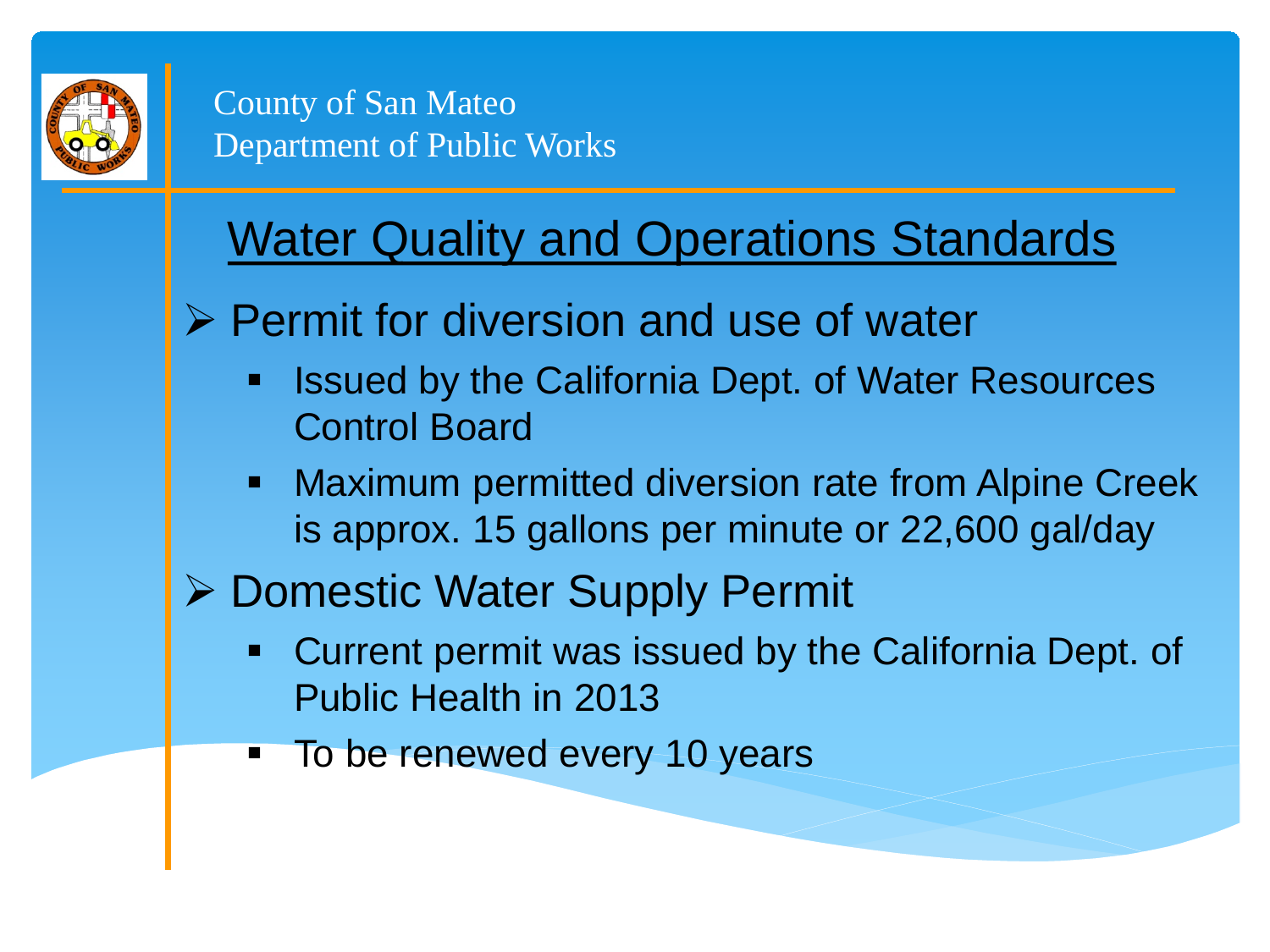

Dollar Amount (\$) **Dollar Amount (\$)**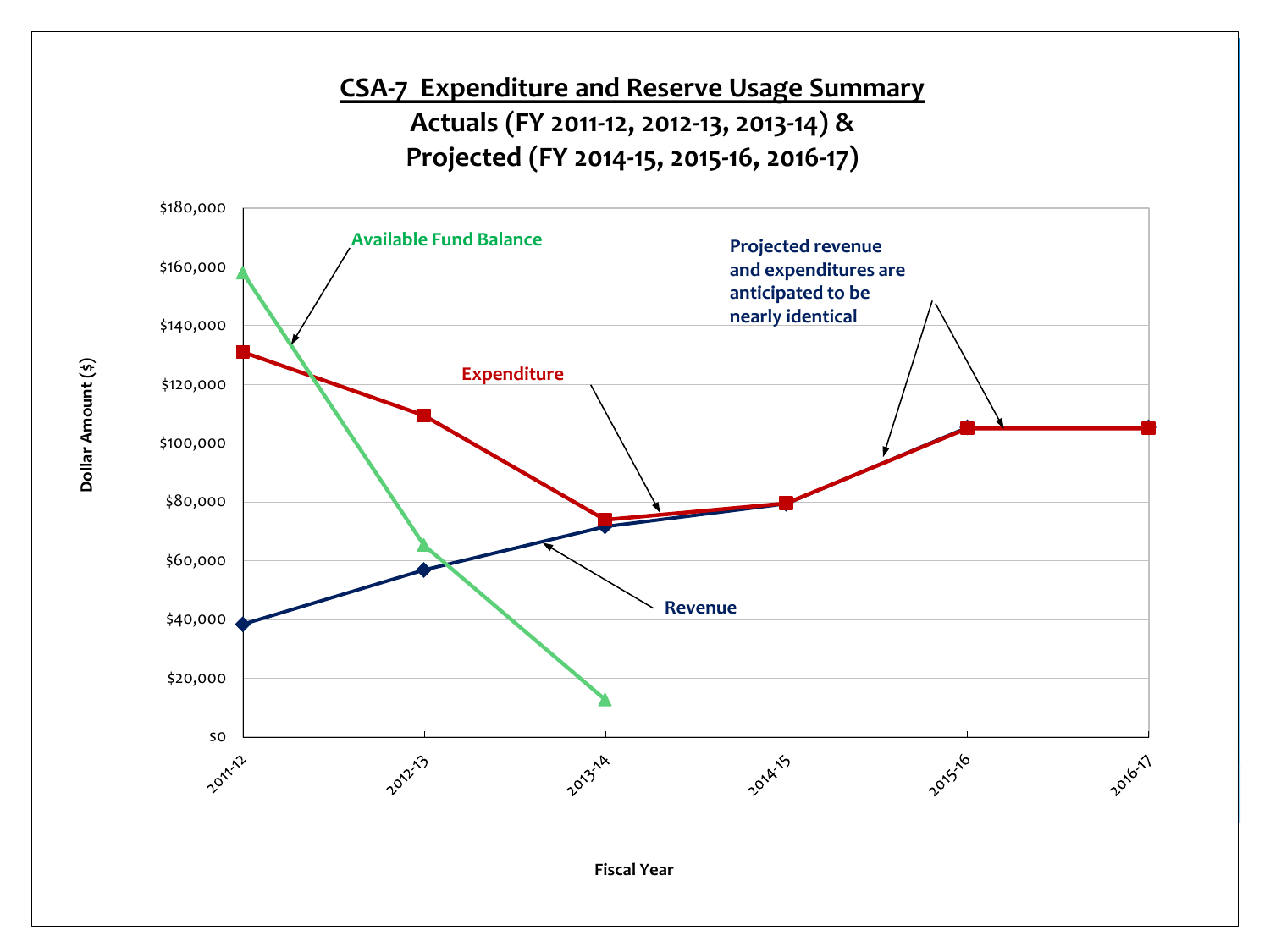

## 2. CSA 7 Structure

- Administration, Operation, and Maintenance of CSA 7:
	- County Board of Supervisors is the governing body.
	- **Department of Public Works provides staff** and contractors for operation, maintenance and administration.
		- Operator (Bracewell Engineering) Responsible for operating and maintaining system; must be State certified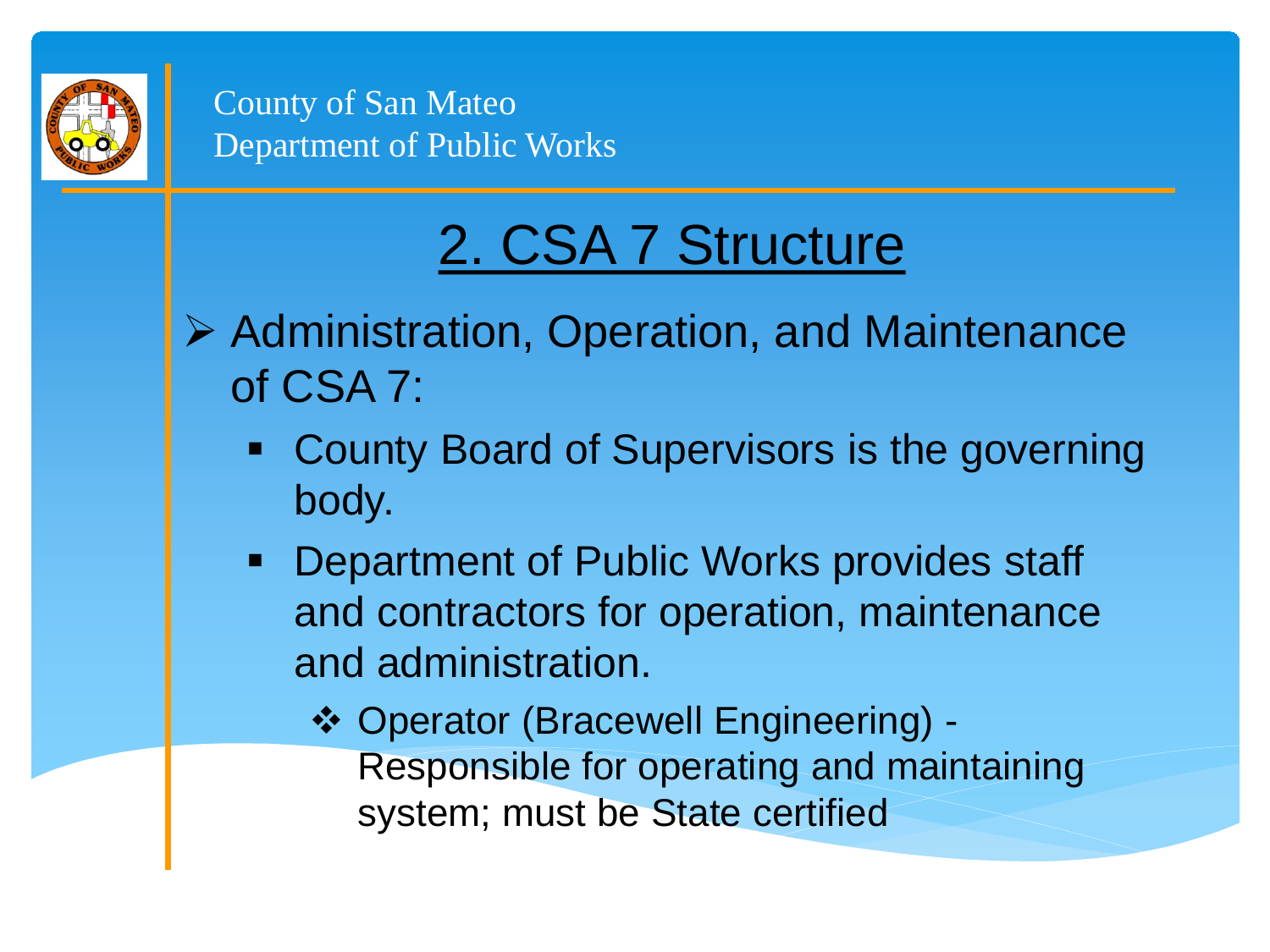

- January 2014 Notified County OES CSA 7 would be impacted if Alpine Creek becomes dry due to the drought. Notified customers to conserve – 1<sup>st</sup> conservation notice.
- $\triangleright$  March 2014 Operator began monthly monitoring of Alpine Creek flow level.
- $\triangleright$  June 4, 2014 Alpine Creek flow level at 5" above intake. County OES began weekly incident reporting to State OES.
- $\triangleright$  June 6, 2014 2<sup>nd</sup> conservation notice to customers.
- $\triangleright$  June 11, 2014 Intake pipe was lowered approx. 8" (flow level 13" above intake pipe). Operator began weekly monitoring of creek flow level (varies from 10"-11.5").
- Creek level of 3" or less above intake requires pumping to stop to prevent damage to the pump equipment.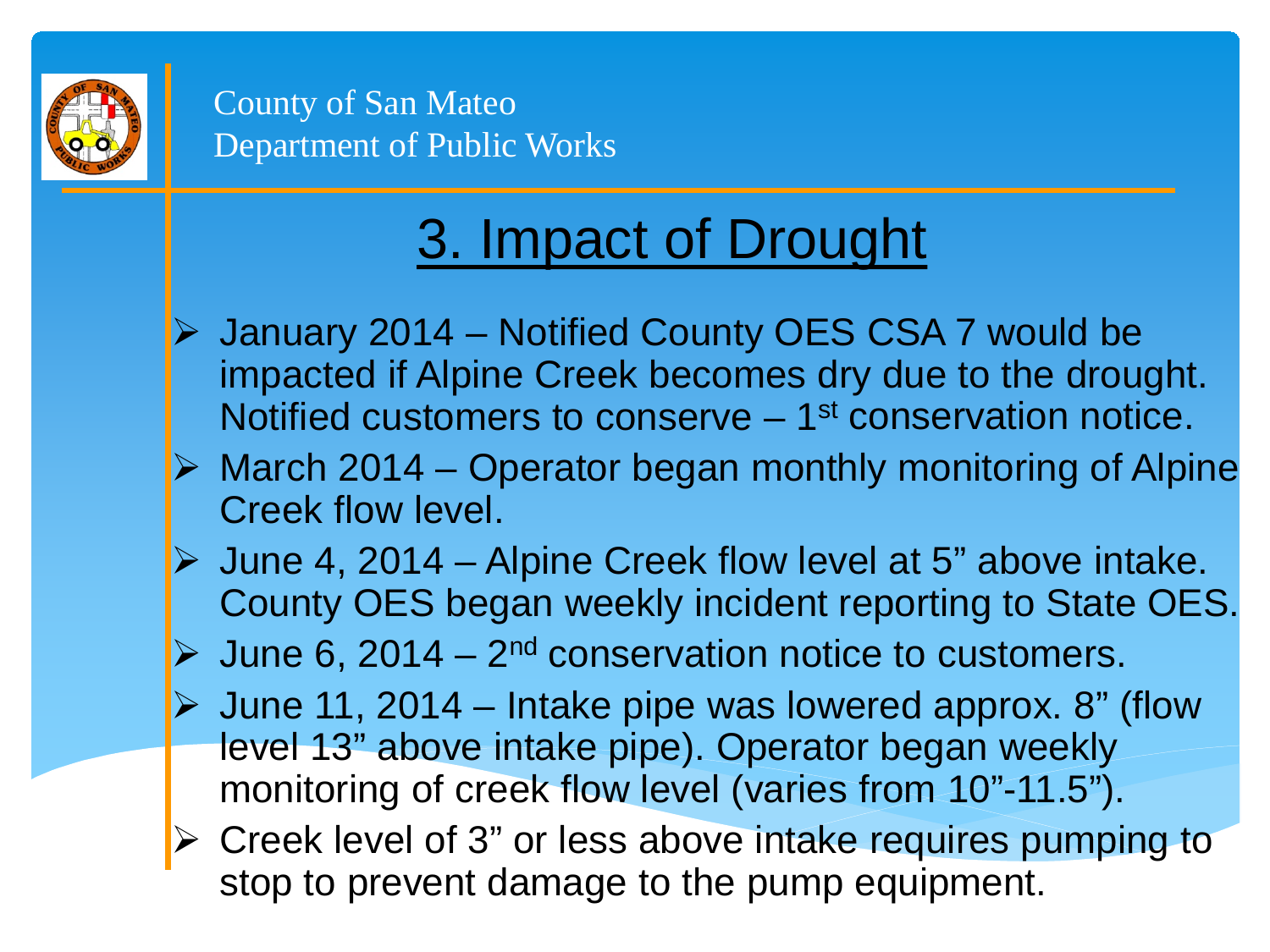

#### Pictures showing intake pipe lowered on 6/11/14.

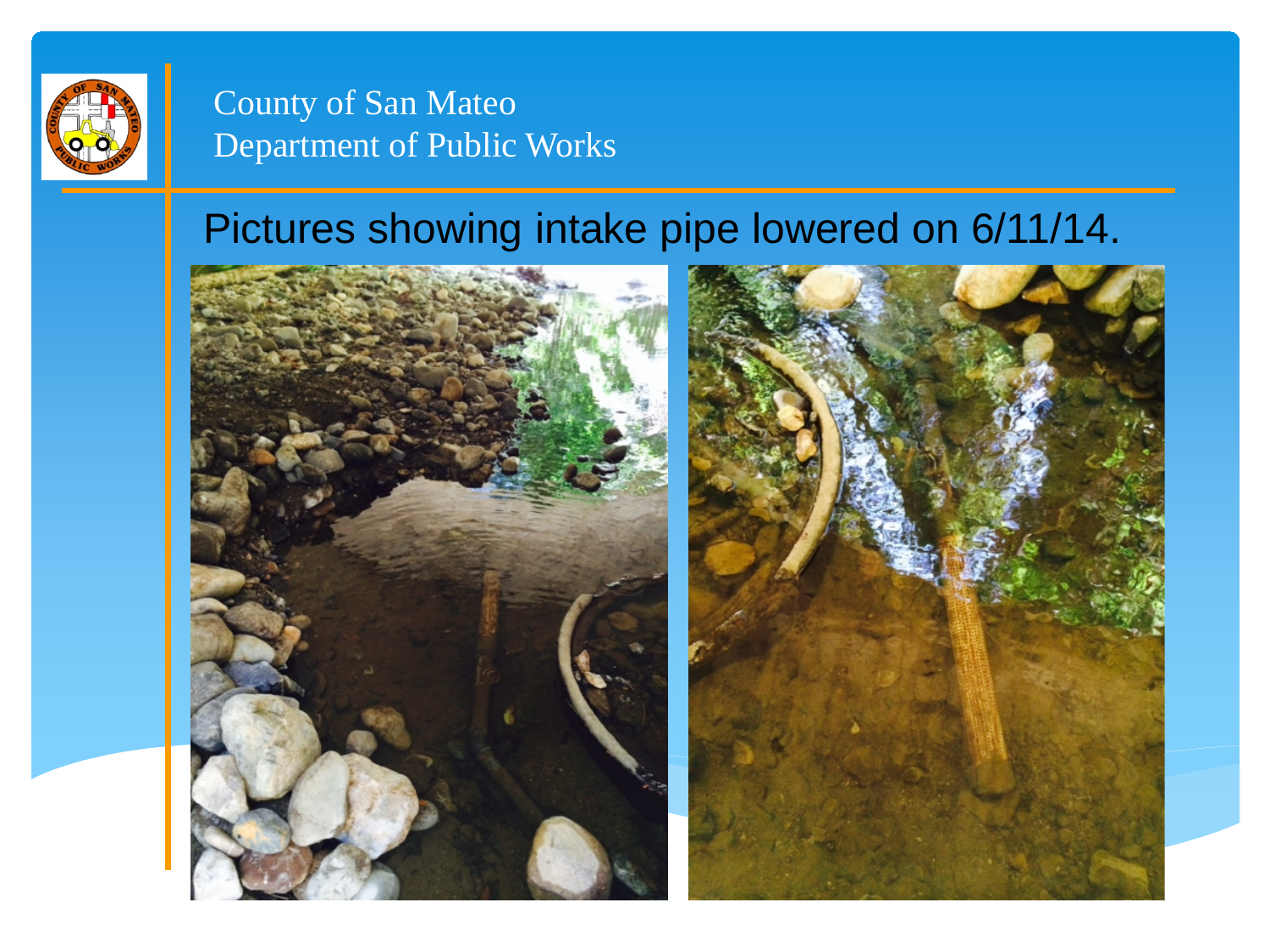

- $\triangleright$  Sam McDonald Park
	- o No group camping
	- o Horse Camp
		- has closed showers (for people)
		- has prohibited washing of horses
		- requires all reservations (RV, trailers) to bring their own supply of water
		- has trucked in water to fill the tank
- **≻ Camp Glenwood Boys Ranch** 
	- o Provided water conservation notices (Jan. and June)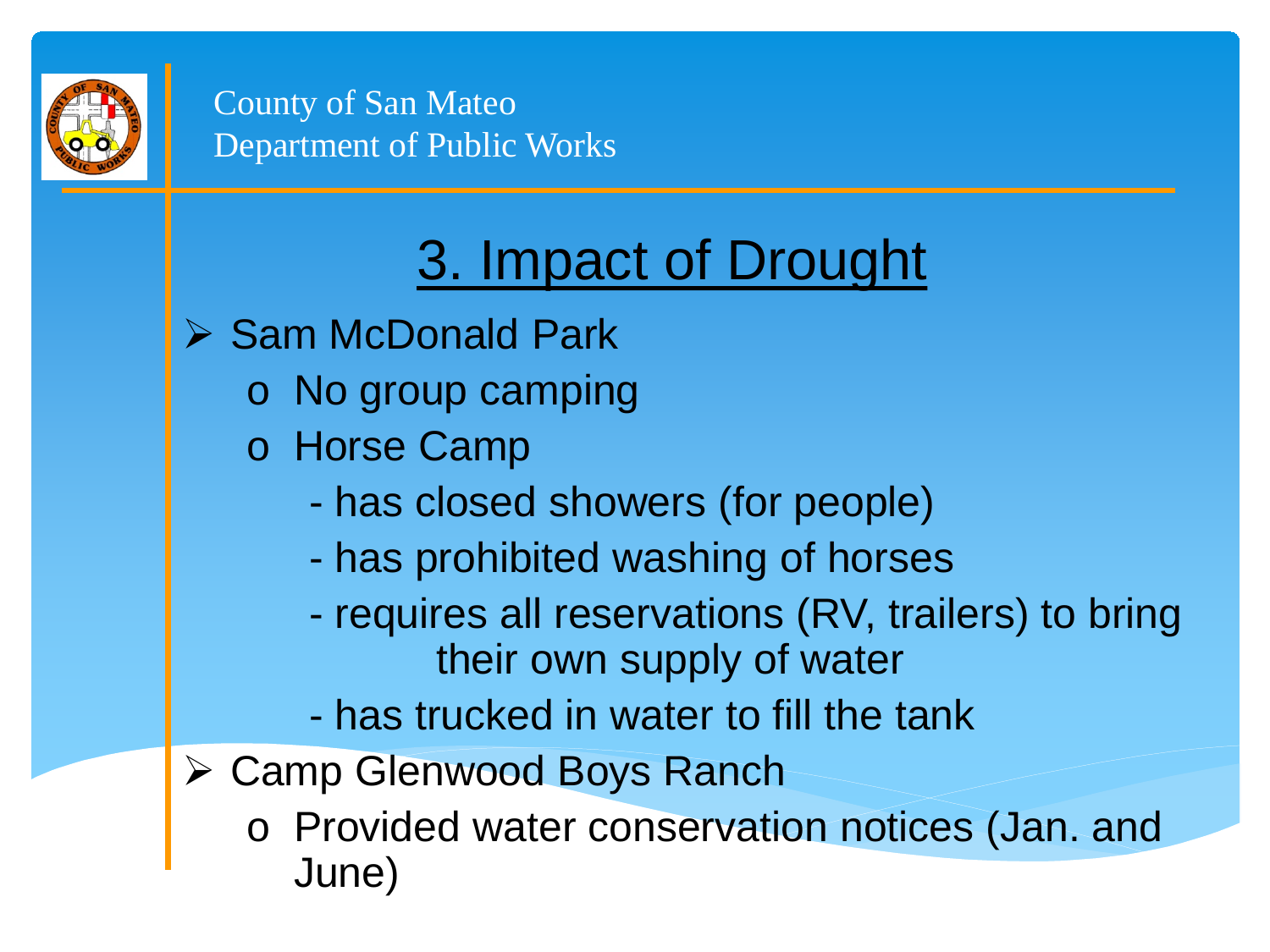

# 3. Impact of Drought

#### Contingency Plan Development:

- Determine water source(s) for hauling.
	- 1. Cuesta La Honda Guild (Request declined)
	- 2. California Water Service Company (Request approved)
	- 3. City of Palo Alto (Awaiting City Council decision)
- o Identify availability and appropriate equipment and staff for hauling
	- 1. DPW tanker trucks (2-3,000 gal & 1-1,000 gal)
	- 2. DPW drivers
- o Determine cost estimates and funding sources
- Determine triggers for water hauling.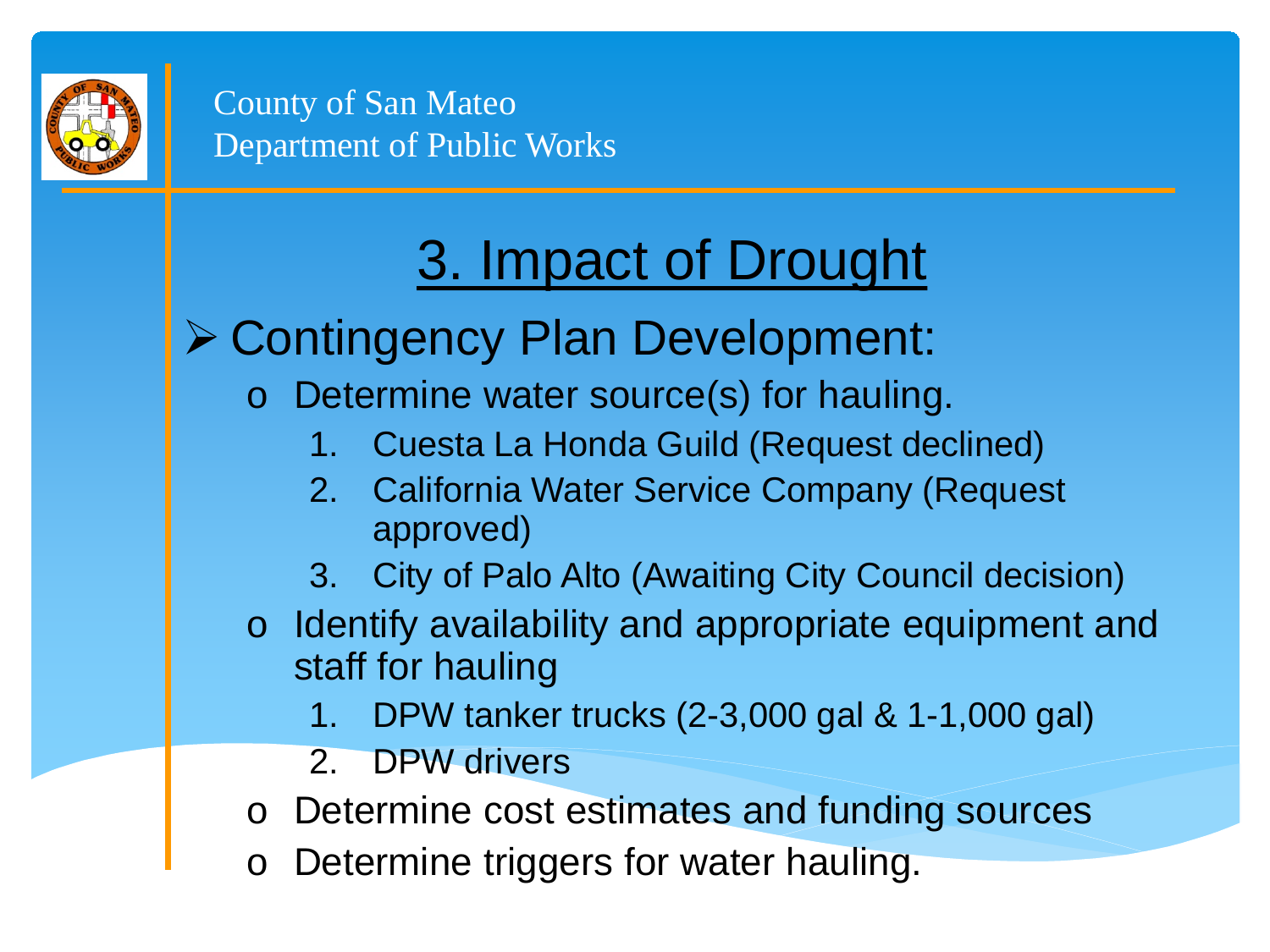

- **≻ Contingency Plan:** 
	- When creek flow level reaches 5" above intake pipe:
		- 1. Daily monitoring of creek flow level (may request community assistance with monitoring to reduce cost)
		- 2. Notify stakeholders (CDPH, County EHS, OES, Watermaster) of daily monitoring
		- 3. Notify DPW Road Division for potential hauling
		- 4. Notify water supplier with tentative date to begin hauling water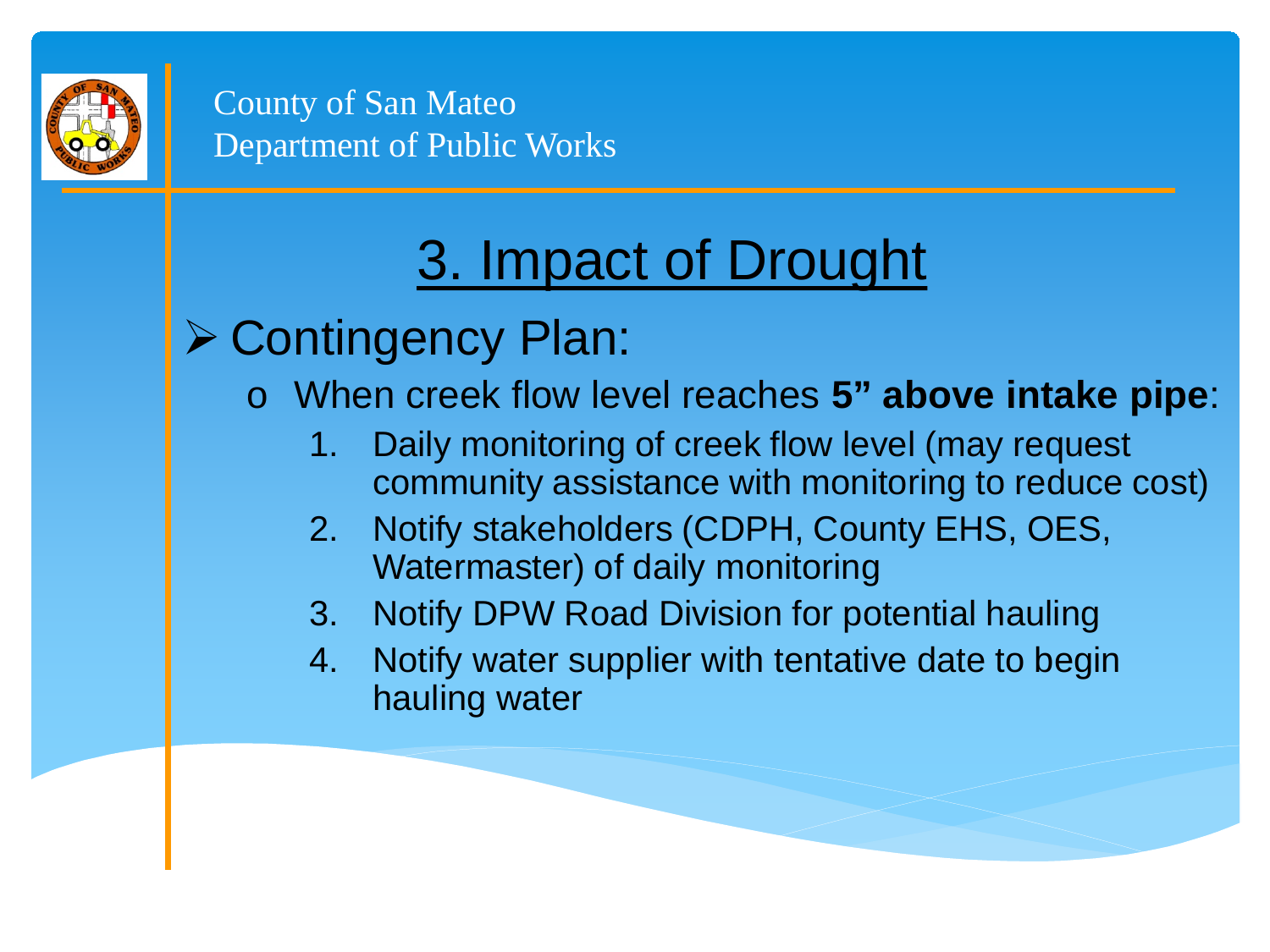

- **≻ Contingency Plan:** 
	- o When creek flow level reaches close to **3" above intake pipe with greater than 10-day storage**:
		- 1. Pumping from creek will stop
		- 2. Update stakeholders (CDPH, County EHS, OES, Watermaster) of status
		- 3. Board of Supervisors/County Manager to issue Proclamation of Emergency
		- 4. Coordinate with water supplier, CSA 7 operator, and DPW Road Division to begin hauling water on date specific
		- 5. Coordinate with County Manager Office to secure emergency funding and additional material/supplies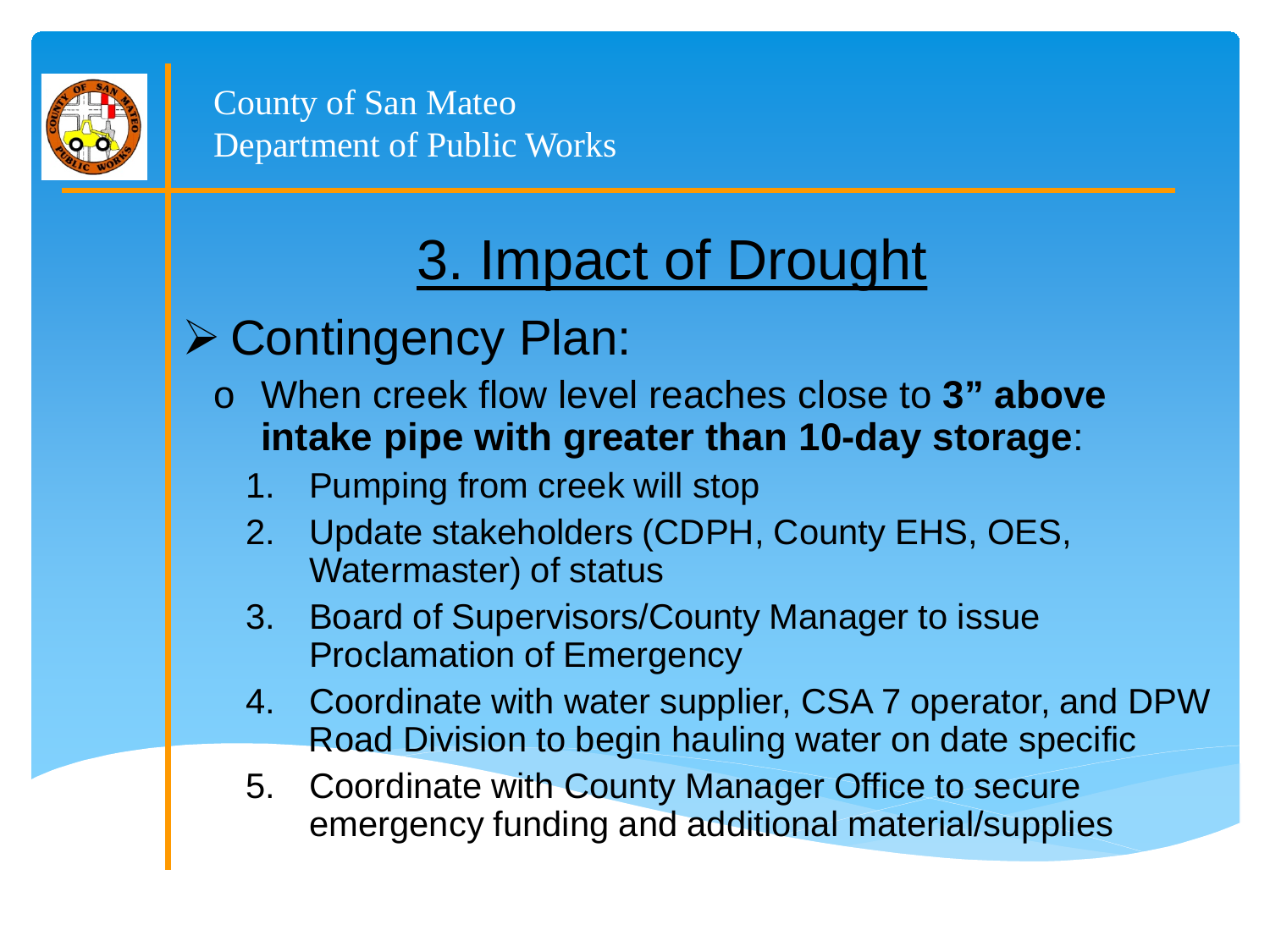

- **≻ Contingency Plan:** 
	- o When creek flow level remains **less than 3" above intake pipe with 10-day storage**:
		- 1. Notify stakeholders (CDPH, County EHS, OES, Watermaster) of the decision to begin hauling
		- 2. Provide 24-hour notice to water supplier to begin hauling water at filling site
		- 3. Mobilize CSA 7 operator and DPW Road Division drivers/equipment to begin hauling water to fill raw water tank (approx. 14,000 gallons/day)
		- 4. Continue daily water hauling for as long as necessary
		- 5. Report to water supplier weekly hauling amount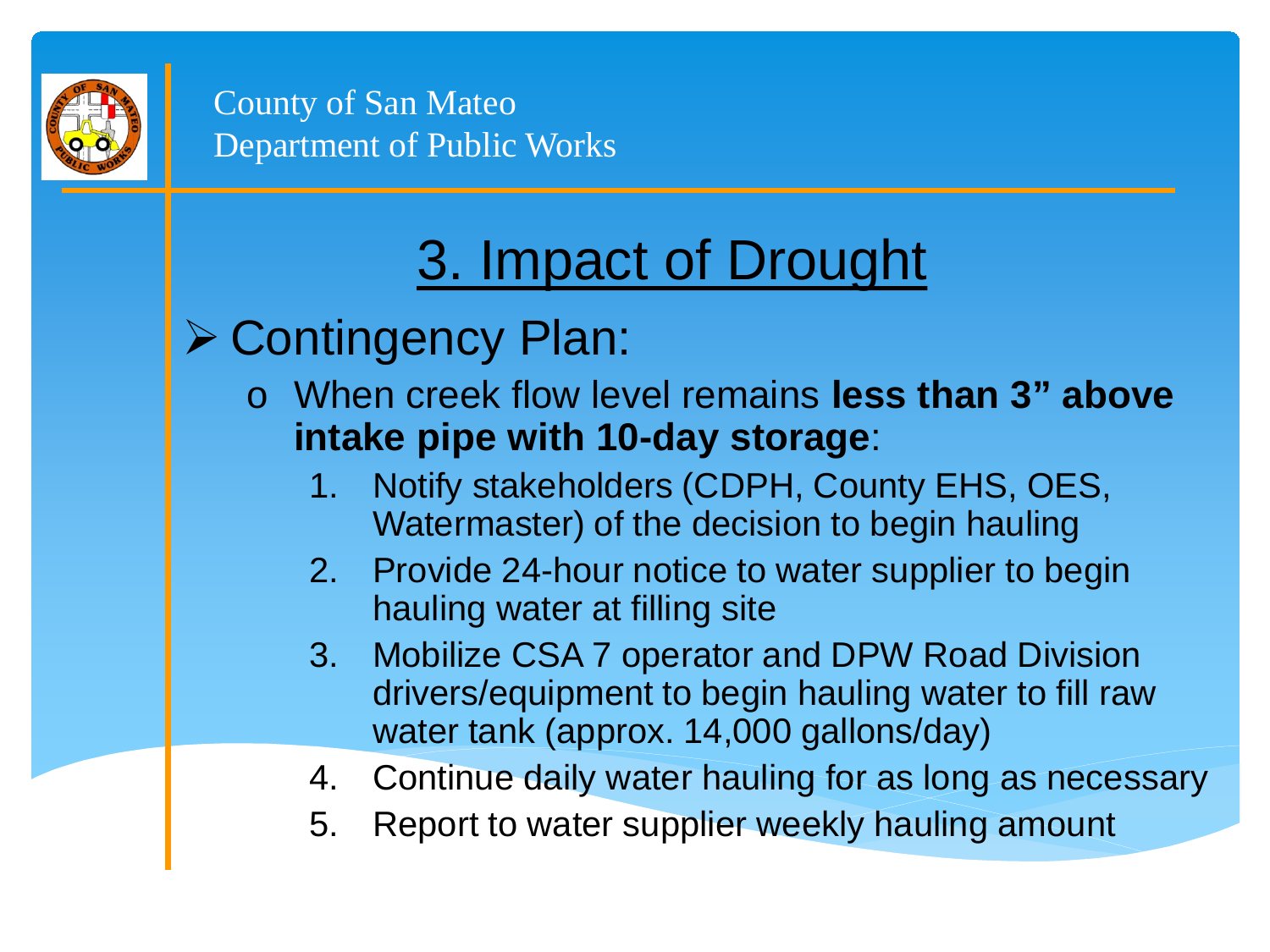

### 4. Financial Impact of Hauling Water

- DPW drivers and equipment \$2,000 / day
- CSA 7 operator additional work (not included in contract) – \$500 / day
- $\triangleright$  Total cost for hauling water range from \$40,000 per month to \$200,000 for five months (Sept. 2014 to Jan. 2015)
- $\triangleright$  CSA 7 does not have funds to pay for hauling water. Revenue only sufficient to support routine operation and maintenance.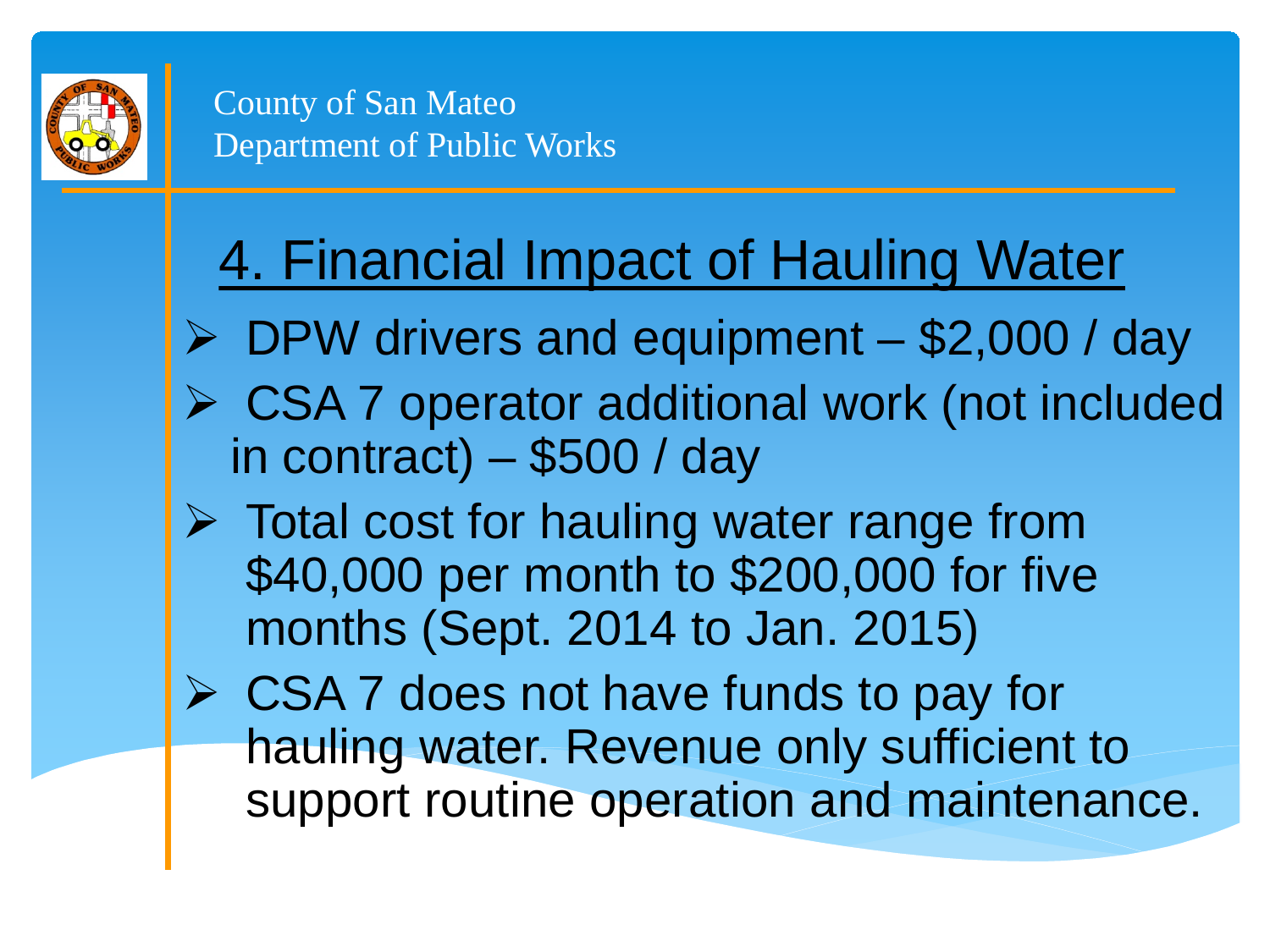

## 4. Financial Impact of Hauling Water

- **Potential Funding Sources:** 
	- **County General Fund Loan**
	- o State Public Water System Drought Emergency Response Program Grant – Request submitted for up to \$185,400 dependent upon funding availability and on a reimbursable basis only
	- o Other Federal or State emergency aid If available through Proclamation of Emergency - to be determined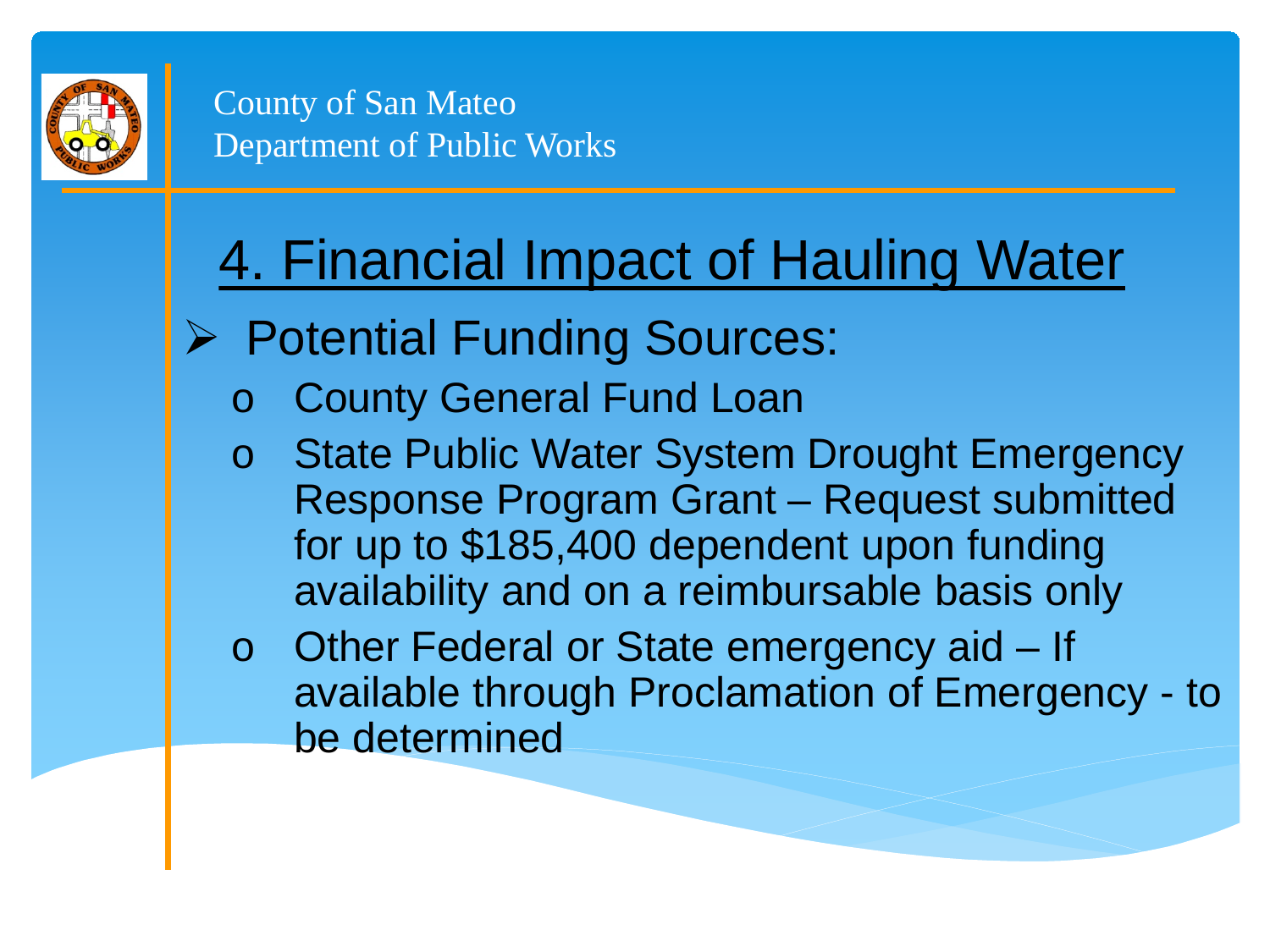

## 5. State Adopted Regulations – Water Conservation Effective 7/29/2014

#### **Regulations applicable to all Californians:**

The taking of any action prohibited above, in addition to any other **applicable civil or criminal penalties, is an infraction, punishable by a fine of up to \$500 for each day in which the violation occurs. \*\*\***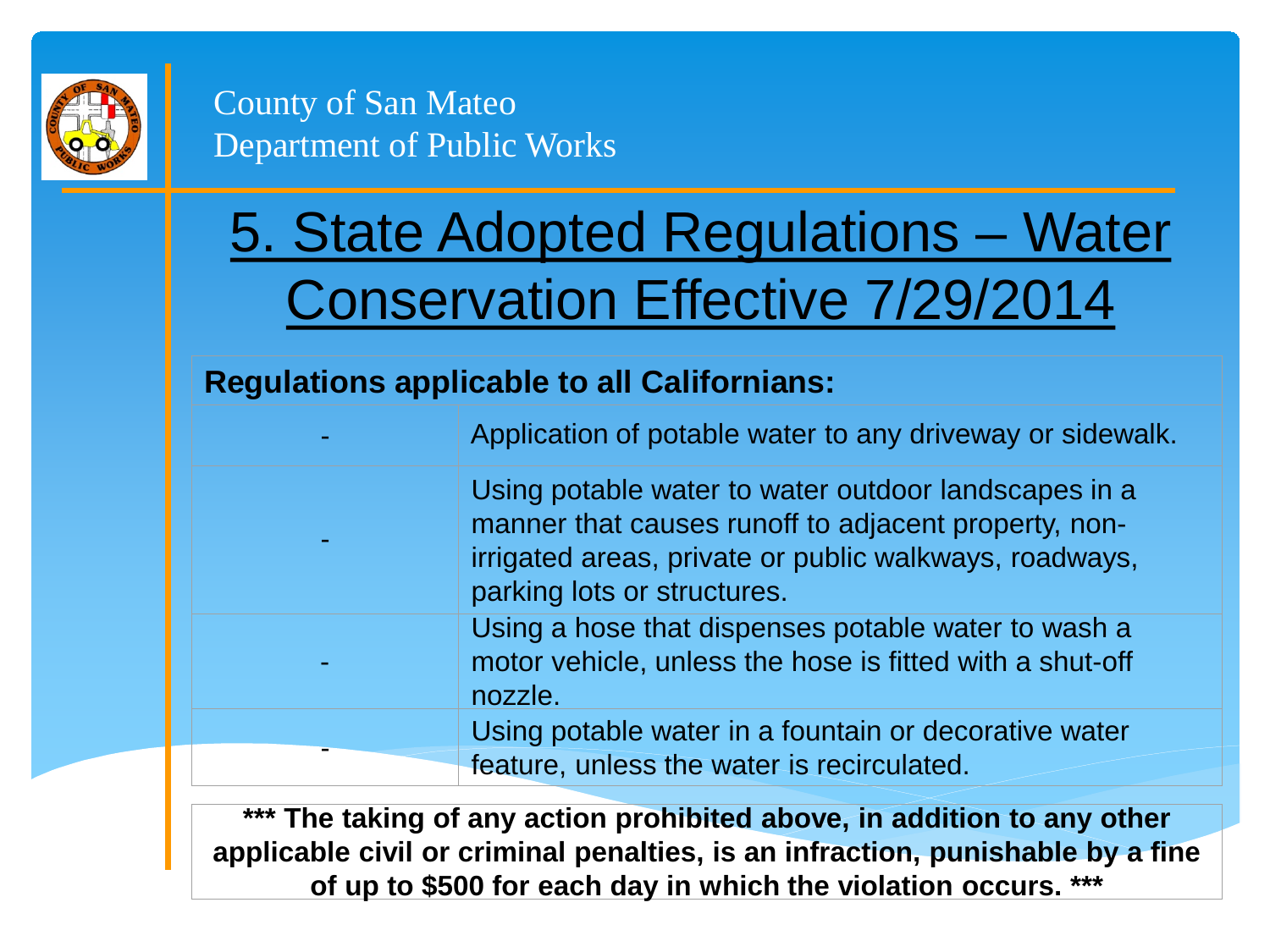

## 5. State Adopted Regulations – Water Conservation Effective 7/29/2014

#### **Mandatory actions by small water suppliers (CSA 7)**

Take one or more of the following actions:

|                         | Limit outdoor irrigation of ornamental landscapes or turf<br>with potable water to no more than 2 days per week; or                                                                                                                                      |
|-------------------------|----------------------------------------------------------------------------------------------------------------------------------------------------------------------------------------------------------------------------------------------------------|
|                         | Implement another mandatory conservation measure or<br>measures intended to achieve a comparable reduction in<br>water consumption relative to the amount consumed in<br>2013.                                                                           |
| For more<br>information | http://www.swrcb.ca.gov/waterrights/water_issues/programs<br>/drought/emergency_regulations_waterconservation.shtml<br>Link also posted on the Department of Public Works' web page under<br>"Information for Residents", "Utilities", "Water Services". |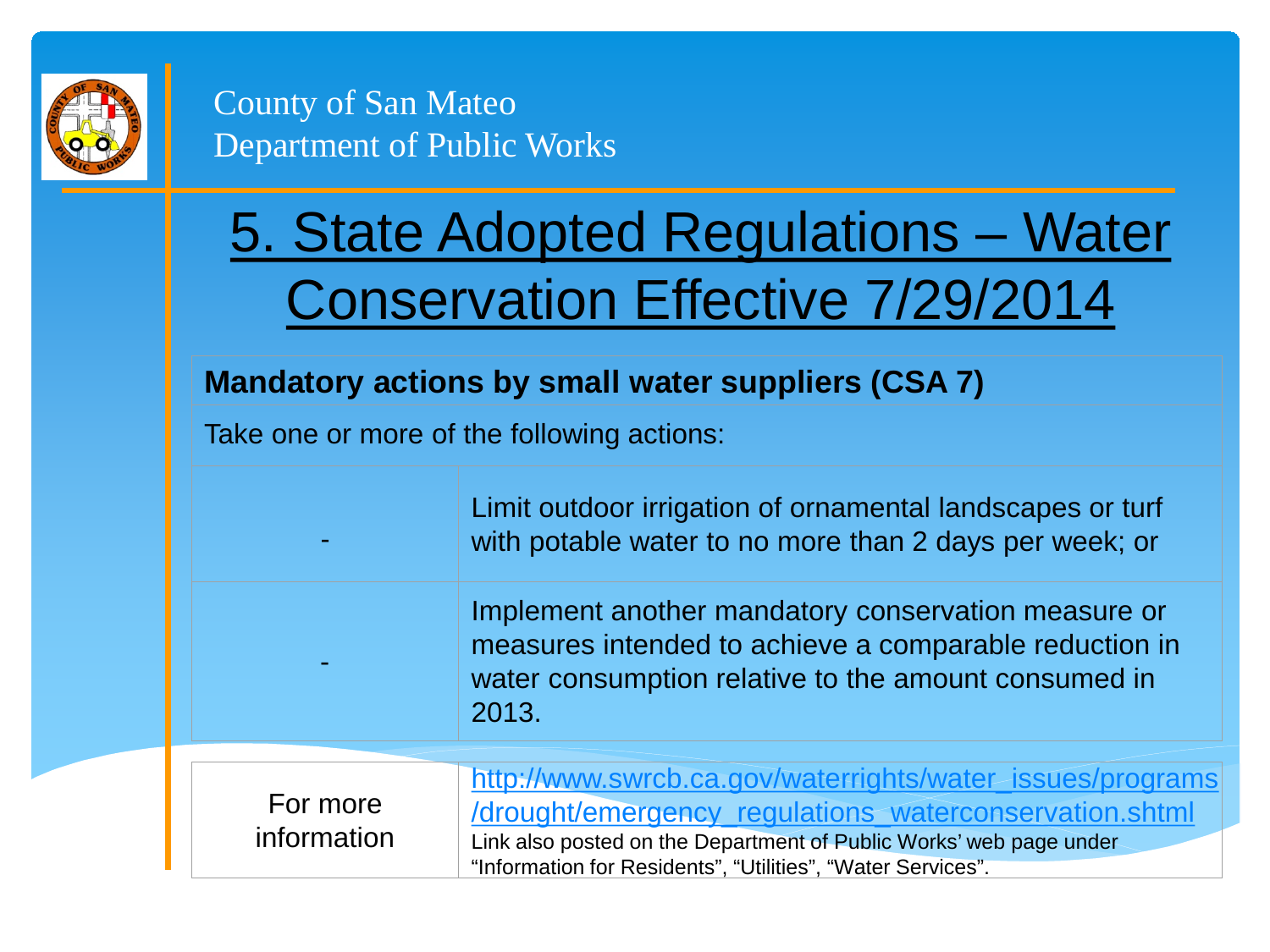#### CSA-7 3-Year Water Usage Summary **(From Quarterly Meter Readings)**